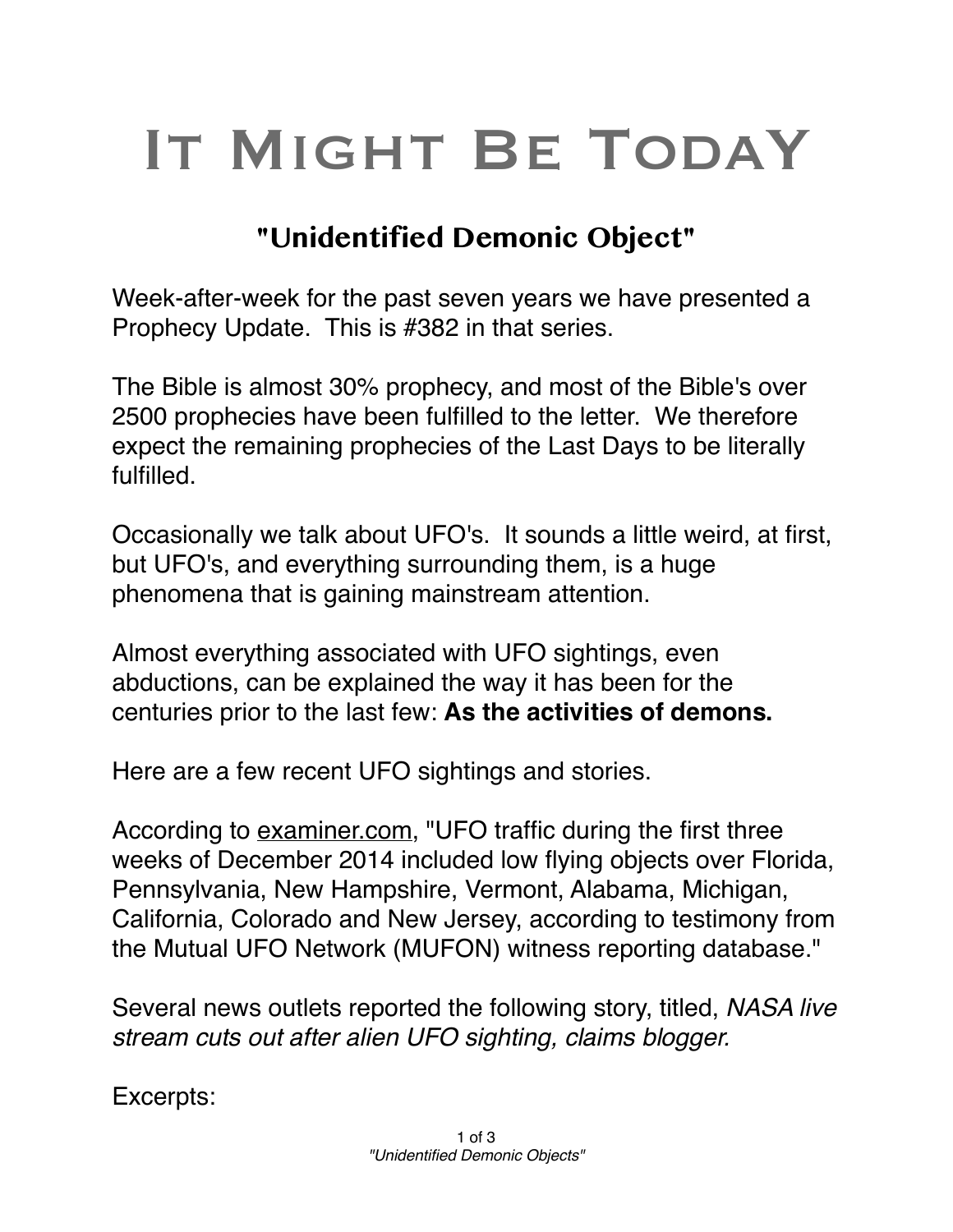UFO watchers are looking for anyone who might have been tracking NASA's live feed of the International Space Station on January 6.

According to Disclose.tv, veteran UFO hunter Toby Lundh spotted what he determined was an unidentified flying object just outside the space station as he was monitoring the live feed on his laptop.

In a text-message conversation with Blake at Disclose.tv, Lundh said he was sending a couple screen shots he took from the live feed before it was interrupted after 10 to 15 seconds.

Physicist Steven Hawking is pretty mainstream. He says aliens are most definitely out there, but it could be too dangerous for humans to interact with extraterrestrial life.

Hawking claims in a documentary titled *Into the Universe With Stephen Hawking* that intelligent alien life forms almost certainly exist - but warns that communicating with them could be "too risky."

"We only have to look at ourselves to see how intelligent life might develop into something we wouldn't want to meet," Hawking said. "I imagine they might exist in massive ships ... having used up all the resources from their home planet. Such advanced aliens would perhaps become nomads, looking to conquer and colonize whatever planets they can reach."

The National Geographic Channel has a program, *Chasing UFO's*. The History Channel has *Ancient Aliens*. The Science Channel is going to debut their new show, *Close Encounters*, at a UFO conference. The Science Channel has also dubbed March *Are We Alone? Month*, focused on the "search for answers to bold new questions about mankind's search for extraterrestrial life."